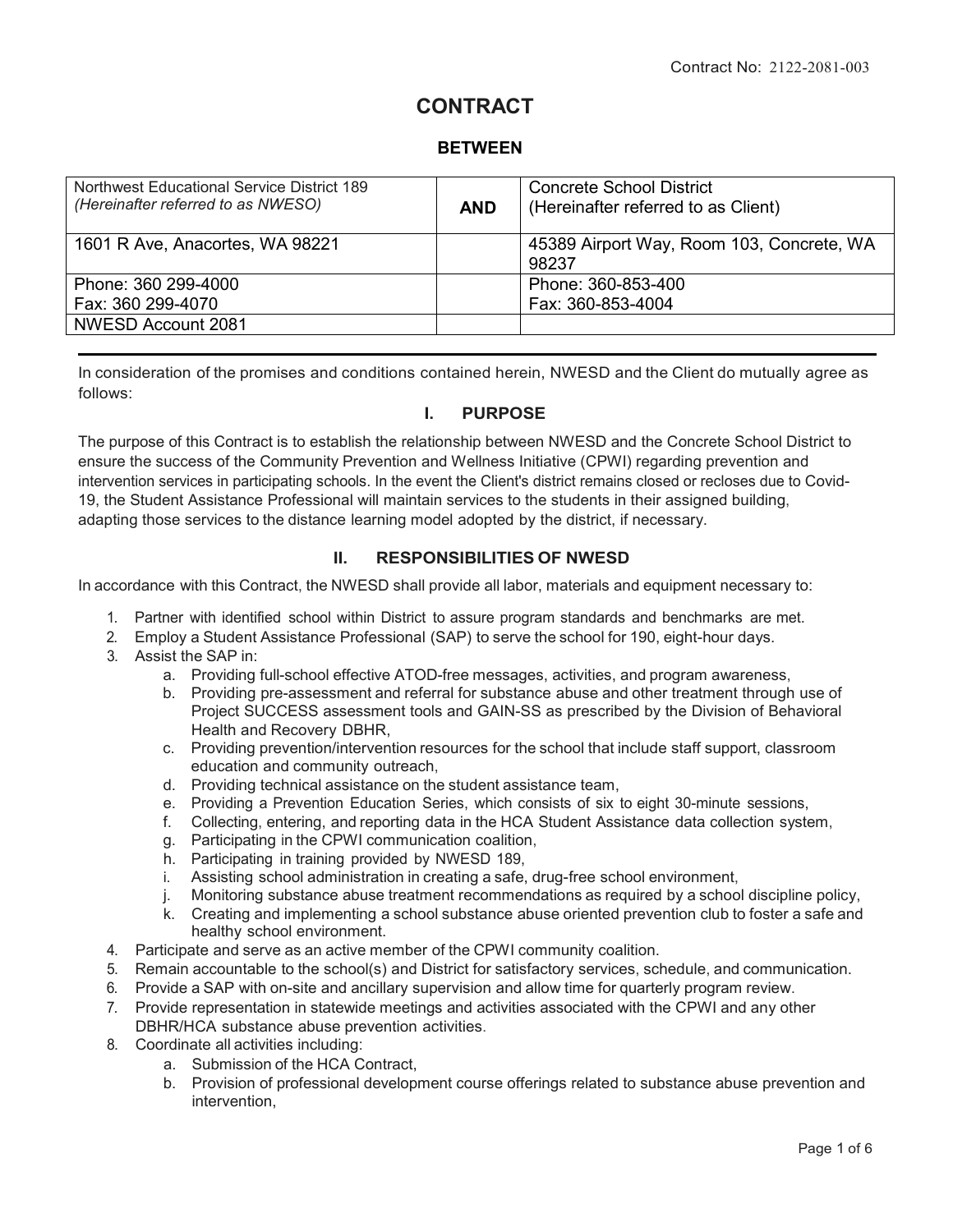c. Assistance with needs assessment data review planning and development as part of the school improvement planning.

#### **Ill. RESPONSIBILITIES OF THE DISTRICT**

In accordance with this Contract, the Client shall:

- 1. Provide:
	- a. A confidential setting for day-to-day work and private group meetings,
	- b. A telephone and access to fax machine,
	- c. A computer with internet and printer access ,
	- d. Access to relevant electronic student information to perform the program's duties.
- 2. Support and ensure opportunities exist for:
	- a. Classroom presentations with the goal of promoting the CPWI program and drug-free awareness,
	- b. Educational support groups with the goal of 3-6 facilitated groups per year,
	- c. Engaging and educating parents and the community,
	- d. Staff training including CPWI program awareness, basic understanding of signs and symptoms of teen Alcohol, Tobacco, and Other Drug (ATOD) use, and referral process,
	- e. School-wide ATOD prevention events for students, staff, and the community,
	- f. Promotion of ATOD policies and procedures,
	- g. Program evaluation through the HCA Student Assistance data collection system evaluation process,
	- h. Participation in a school-based student assistance team,
	- i. Implementation of Prevention Education Series (Project SUCCESS curriculum).
- 3. Identify a school representative who will meet regularly with the SAP and serve as the Point of Contact between the District and NWESD for these services:

| The Administrative Point of Contact for the Community Prevention and Wellness Initiative will be: |               |  |  |  |
|---------------------------------------------------------------------------------------------------|---------------|--|--|--|
| Name                                                                                              | Position      |  |  |  |
| Telephone                                                                                         | Email Address |  |  |  |
| Ensure the Superintendent or designee participates in a community coalition                       |               |  |  |  |

erintendent or designee participates in a community coalition.

- 5. Ensure the School principal(s) or designee(s) participates in coalition meetings.
- 6. Participate in the Healthy Youth Survey every other year on schedule as prescribed by OSPI and share information as needed with NWESD and the coalition coordinators.

#### **IV. TERM OF THE CONTRACT**

The start date of this Contract is the later of September 1, 2021 or the date that signatures have been obtained from both parties to the Contract. The end date of this Contract is August 31, 2022 unless mutually extended in writing by both parties. Termination is further specified in the Termination section of this Contract.

# **V. CONTRACT OBLIGATION**

The Client shall pay an amount not to exceed \$18,500 (Eighteen thousand five hundred dollars) for the performance of all things reasonably necessary for, or incidental to, the performance of work as set forth in the "Responsibilities of NWESD".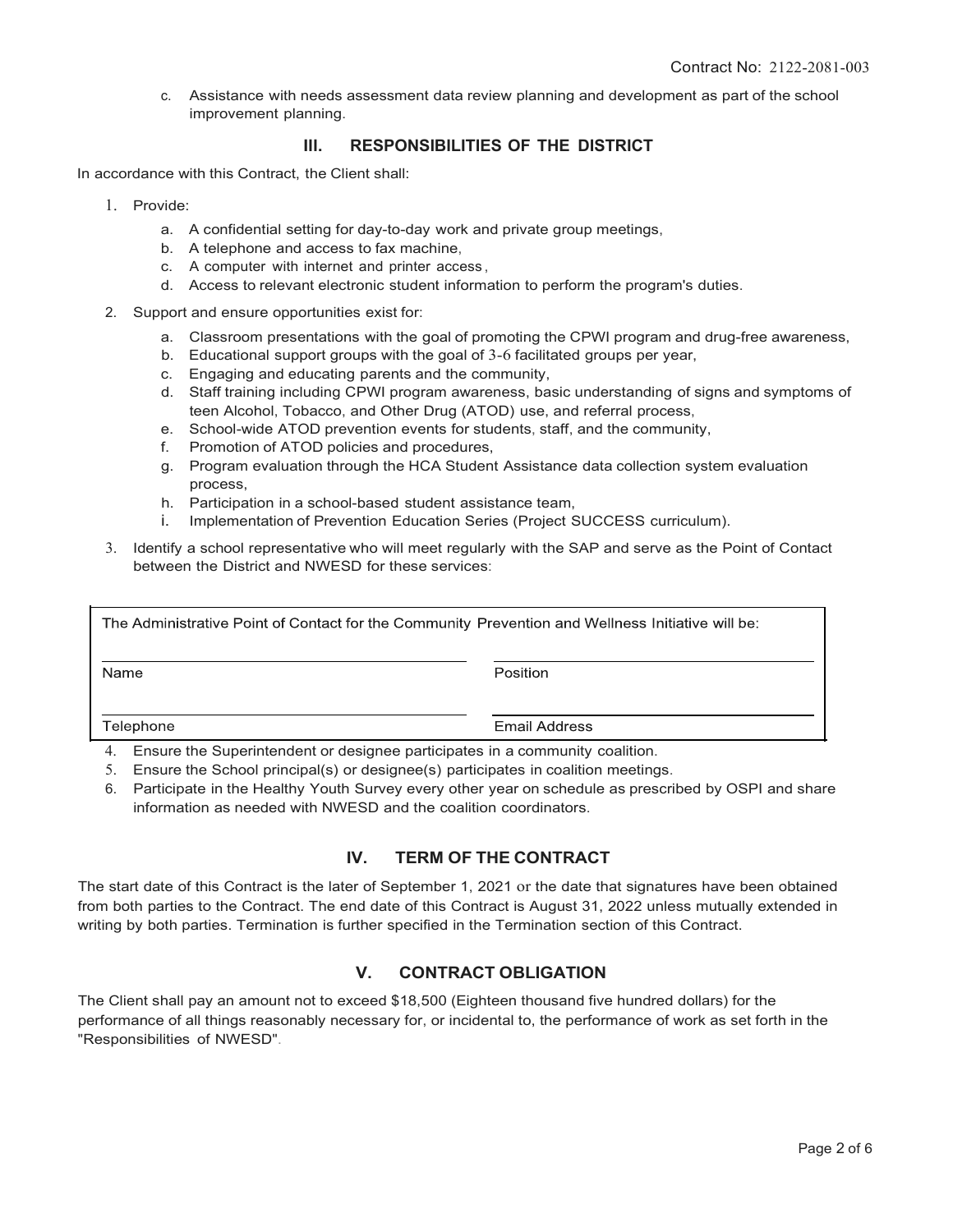## **VI. PAYMENT PROVISIONS**

NWESD shall invoice the Client on October 1, 2021, or within one month after signatures have been obtained from both parties to the contract, whichever is later. The invoice to the Client shall be paid within thirty (30) days of receipt.

| <b>NWESD Contract Manager</b> |                        | <b>Client Contract Manager</b>                 |  |
|-------------------------------|------------------------|------------------------------------------------|--|
| Name:                         | Jodie DesBiens         | Name: Wayne Barrett                            |  |
|                               | Address: 1601 R Avenue | Address: 45389 Airport Way, Concrete, WA 98237 |  |
|                               | Anacortes, WA 98221    |                                                |  |
| Phone:                        | 360-299-4010           | Phone: (360) 853-4000                          |  |
| Fax:                          | 360-299-4004           | Fax: (360) 853-4004                            |  |
| Email<br>Address:             | jdesbiens@nwesd.org    | Email<br>Address:                              |  |

# **VII. CONTRACT MANAGERS:**

# **VIII. NONDISCRIMINATION/ANTI-HARASSMENT**

In performing its obligations under this contract, the Client shall comply with the NWESD, state and federal guidelines and regulations regarding nondiscrimination and harassment involving any employee/student on the basis of race, color, sex, religion, ancestry, national origin, creed, marital status, age, sexual orientation, honorably discharged veteran or military status, or the presence of any sensory, mental, or physical disability or use of a trained dog or service animal by a person with a disability in employment, services, or any other regards.

#### **IX. GOVERNING LAW/VENUE**

The terms of this Contract shall be construed and interpreted in accordance with the laws of the state of Washington, without regard to conflicts of laws principles. In the event that legal action or arbitration is commenced to resolve a dispute related to this Contract, the venue of such action or arbitration shall be in Skagit County, Washington.

#### **X. INDEMNIFICATION/HOLD HARMLESS**

The Client indemnifies and shall defend and hold the NWESD, its employees, agents and representatives, harmless from and against all third-party claims, actions, liens, suits or proceedings asserted against the NWESD that are related to the Client's obligations or performance under this Contract. The Client shall timely reimburse the NWESD for all costs, expenses, damages, losses, liabilities or obligations, including reasonable attorney's fees, incurred by the NWESD as a result of such third-party claims, actions, liens, suits or proceedings.

#### **XI. TERMINATION**

This Contract may be terminated by the NWESD at any time, without reason, upon written notification thereof to the Client. The notice shall specify the date of termination and shall be conclusively deemed to have been received by the Client as of midnight of the second day following the date of its posting in the United States mail addressed as first noted herein. In the event of termination, the NWESD shall be entitled to an equitable proration of the total compensation provided herein for uncompensated services that have been performed as of the date of termination, and to the reimbursement of expenses incurred as of the date of termination, but solely to the extent such expenses are reimbursable under this Contract.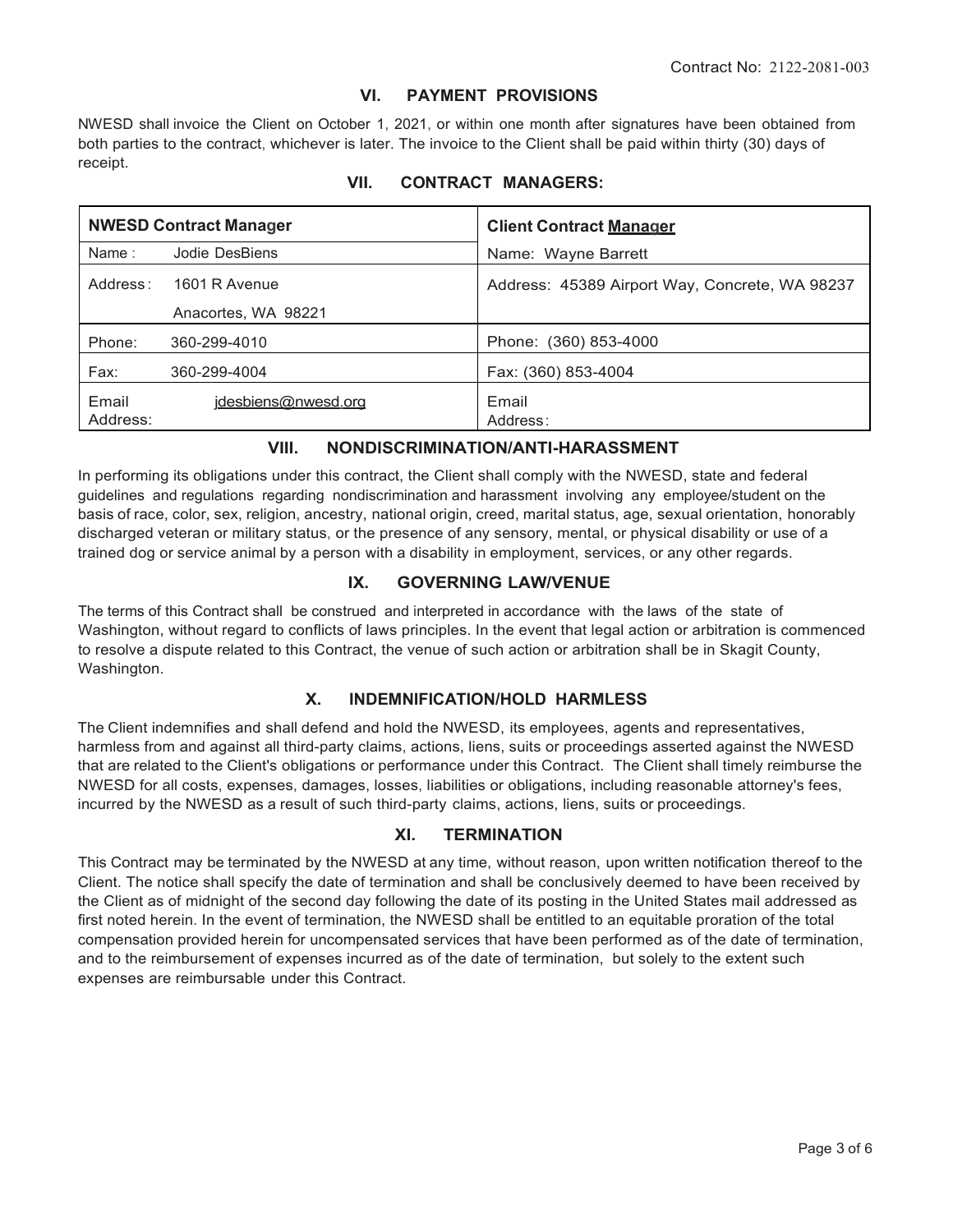# **XII. OTHER ASSURANCES**

In performing its obligations under this Contract, each party shall promptly comply with all laws, ordinances, orders, rules, regulations and requirements of the federal, state, county or municipal governments or any of their departments, bureaus, boards, commissions or officials concerning the subject matter of this Contract (the "Laws"). This provision applies to Laws currently existing or applicable to a party's duties under this Contract during the term of this Contract.

#### **XIII. ASSIGNMENT**

Neither this Contract nor any interest therein may be assigned by the Client without first obtaining the written consent of the NWESD.

#### **XIV. DEFAULT**

The Client shall be in default of this Contract upon the occurrence of any of the following:

- 1. Any covenant, representation or warranty made by the Client was false or misleading when made or subsequently becomes so;
- 2. The Client fails to perform any of its obligations under the Contract, and unless otherwise specifically stated elsewhere in this Contract, such failure continues for thirty (30) calendar days after the Client receives a notice to cure from the NWESD or its designee;
- 3. The Client files a petition in bankruptcy or other similar proceeding, makes any assignment for the benefit of creditors, or is the subject of an involuntary bankruptcy petition, receivership or other insolvency proceeding; or
- 4. After the termination of the Contract, the Client continues to use any of the NWESD's intellectual property.

#### **XV. BREACH/DEFAULT WAIVER**

No delay or failure on the part of the NWESD to exercise any rights under the Contract shall operate as a waiver of the NWESD's contractual rights. Also, the NWESD's waiver or acceptance of a partial, single or delayed performance of any term or condition of the Contract shall not operate as a continuing waiver or a waiver of any other breach of a Contract term or condition. No waiver shall be binding unless it is in writing and signed by the party waiving the breach.

#### **XVI. REMEDIES FOR DEFAULT**

If the Client is in default of this Contract , the NWESD may pursue any or all of the following remedies, which may be cumulative:

- 1. Immediately terminate the Contract;
- 2. Injunctive relief without proof of actual damage and without posting a bond pending resolution by court action or arbitration;
- 3. Liquidated damages to protect against the immeasurable damage to the NWESD's business and goodwill of \$50.00 for each day that the Client improperly or without permission uses the NWESD's intellectual property;
- 4. Consequential and incidental damages to the NWESD from the Client's default; and
- 5. Recover reasonable attorneys' fees and costs for any arbitration or litigation brought to enforce the NWESD's rights under this Contract.

# **XVII. SEVERABILITY**

If any provision of this Contract is determined to be invalid under any applicable statute or rule of law, it is to that extent to be deemed omitted and the balance of the Contract shall remain enforceable.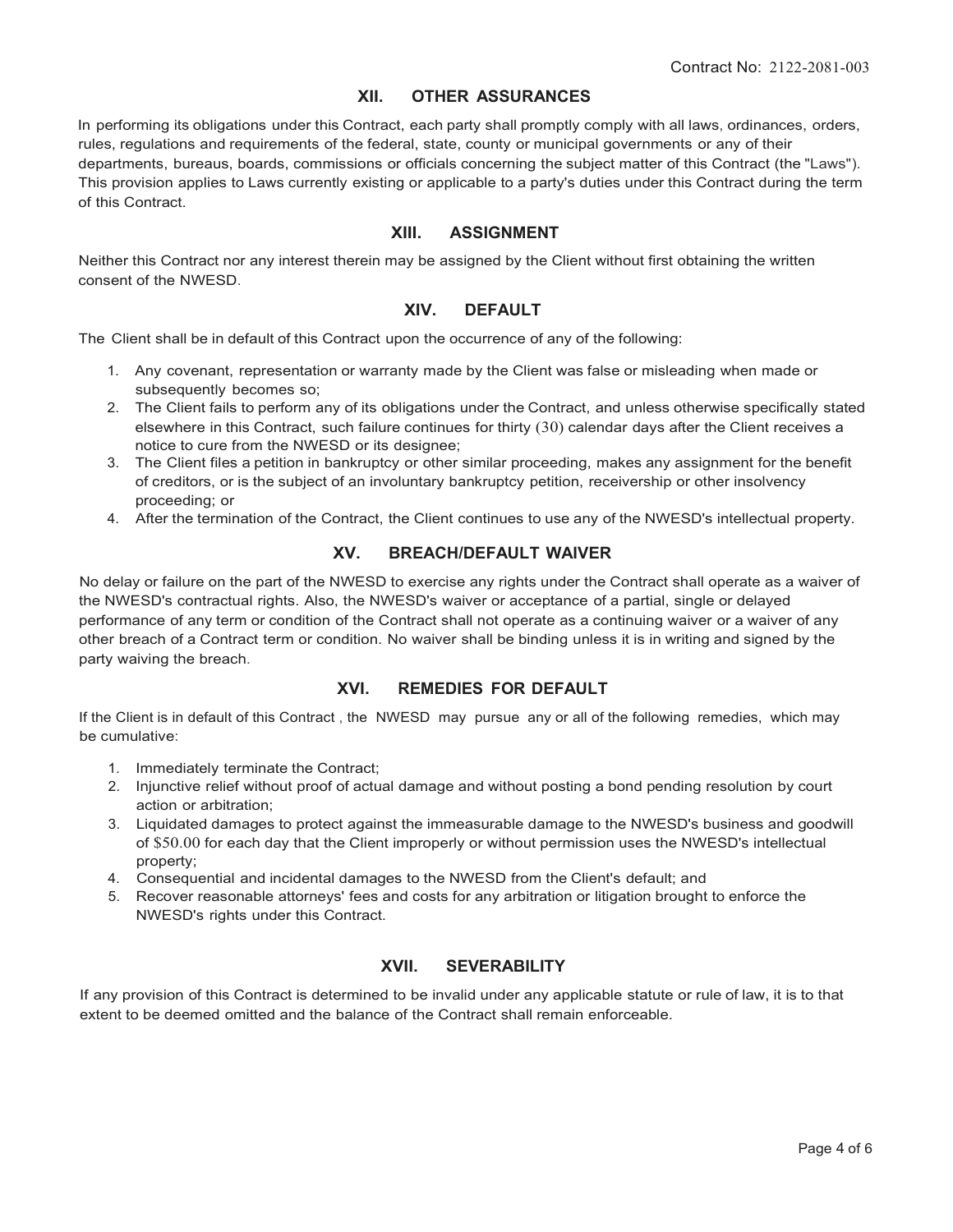#### **XVIII. HEADINGS**

The headings of each section of this Contract are provided only to aid the reader. If there is any inconsistency between the heading and the content of the paragraph or the context of the contract, the content or context will prevail.

#### **XIX. INTEGRATION/MODIFICATION**

This Contract constitutes a fully integrated document containing the full, final and binding agreement of all parties signatory and all persons claiming by or through a signator, and supersedes all other negotiations, offers or counteroffers relating to the subjects treated in this Contract. The parties may amend this Contract only upon a writing bearing the actual signatures of the names of all the parties or their respective, authorized representatives.

# **XX. NOTICES**

Any notice given under this Contract shall be in writing from one party to another, given only by one of the following methods: (i) personal delivery, (ii) United States first class and certified mail, return receipt requested, with postage prepaid to the recipient's business address provided on the front page of this Contract; or (iii) e-mail to the recipient's email address given in the Contract Managers section. Notice shall be deemed to occur in the case of the use of the mail, when the notice is postmarked. Notice shall be deemed received on the date of personal delivery, on the second day after it is deposited in the mail or on the day sent by e-mail. A party may change the place notice is to be given by a notice to the other party. For efficiency, the parties agree that documents sent by electronic means shall be considered and treated as original documents.

#### **XXI. FORCE MAJEURE**

A party to this Contract is not liable to the other party for failing to perform its obligations if such failure is a result of Acts of God (including fire, flood, earthquake or other natural disaster), war, government sanction/order/regulation, riot, terrorist attack, labor dispute, or other similar contingency beyond the reasonable control of the parties. Force Majeure does not include computer events, such as denial of service attacks or those that may occur as a result of a third party. Each party shall have backup computer systems to allow it to continue to perform its obligations under the Contract. If a party asserts Force Majeure as an excuse for failure to perform its contractual obligations, then it must prove that it took reasonable steps to minimize delay or damages caused by foreseeable events, that it substantially fulfilled all non-excused obligations and that the other party was timely notified of the likelihood of or actual occurrence of such an event.

#### **XXII. BACKGROUND CHECKS**

By executing this Contract with the Client, the NWESD represents and warrants that each of its employees or agents shall have a record check through the Washington state patrol criminal identification system in compliance with RCW 43.43.830 through 43.43.834, 10.97.030, and 10.97.050 and through the Federal Bureau of Investigation before she or he has unsupervised access to any child. The record check shall include a fingerprint check using a complete Washington state criminal identification fingerprint card.

#### **XXIII. CRIMES AGAINST CHILDREN**

The NWESD warrants that any of its employees or agents who has pled guilty or been convicted of any crime under RCW 28A.400.330 shall not have any contact with any child at a public school. Failure to comply with this section shall be grounds for immediate termination of this Contract.

#### **XXIV. DISPUTE RESOLUTION**

If a dispute regarding this contract arises between the Client and the NWESD, then the Client will appoint someone to represent it, the NWESD will appoint someone to represent it, and those two parties will appoint someone as a third representative. Decisions will be made by a vote of the majority of the representatives. The dispute committee shall be limited to resolving issues pursuant to the terms of this Contract, and its decision(s) shall be final.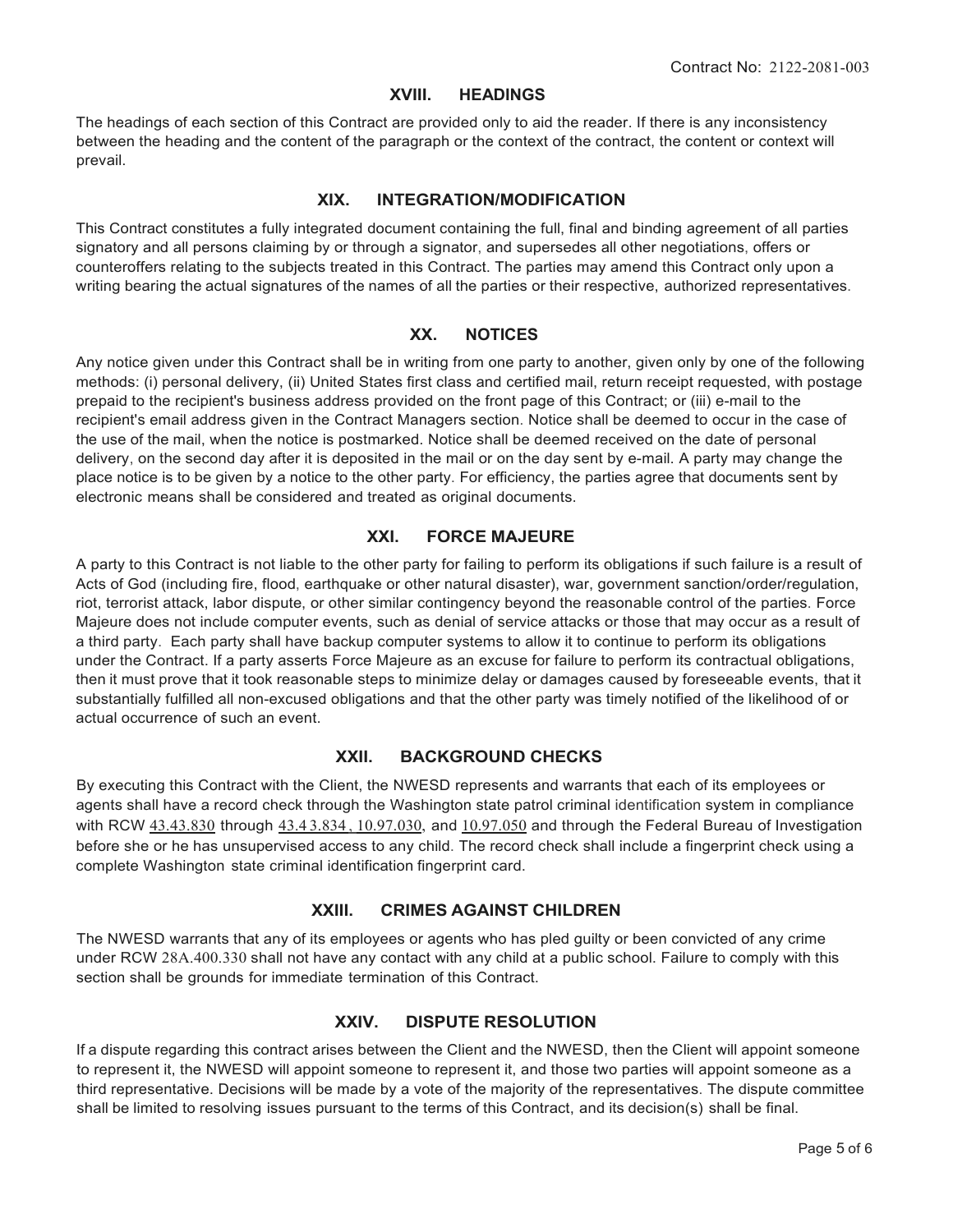# **XXV. FAMILY EDUCATIONAL RIGHTS AND PRIVACY ACT (FERPA)**

NWESD agrees that it may create, have access to, or receive from or on behalf of the Client, records or record systems that are subject to the Family Educational Rights and Privacy Act ("FERPA"), 20 U.S.C. Section 1232g (collectively, the "FERPA Records") . NWESD represents, warrants, and agrees that it will: (1) hold the FERPA Records in strict confidence and will not use or disclose the FERPA Records except as (a) permitted or required by this Contract, (b) required by law, or (c) otherwise authorized by the Client in writing; (2) safeguard the FERPA Records according to commercially reasonable administrative, physical and technical standards that are no less rigorous than the standards by which the NWESD protects its own confidential information; and (3) continually monitor its operations and take any action reasonably necessary to assure that the FERPA Records are safeguarded in accordance with the terms of this Contract.

# **XXVI. SUSPENSION AND DEBARMENT ASSURANCES**

The NWESD certifies, and the Client relies thereon in execution of this Contract, that neither it nor its Principals are presently debarred, suspended, proposed for debarment, or declared ineligible or voluntarily excluded for the award of contracts by any Federal governmental agency or department. "Principals", for the purposes of this certification, mean officers; directors; owners; partners; and persons having primary management or supervisory responsibilities within a business entity. Further, the NWESD agrees to provide the Client immediate written notice if, at any time during the term of this Contract, including any renewals hereof, it learns that its certification was erroneous when made or has become erroneous by reason of changed circumstances. The NWESD's certification via the execution of this Contract is a material representation of fact upon which the Client has relied in entering into this Contract. Should the NWESD determine, at any time during this Contract, including any renewals hereof, that this certification is false, or should it become false due to changed circumstances, the Client may terminate this Contract in accordance with the terms and conditions therein.

# **XXVII. SIGNATURES/APPROVALS**

The undersigned represent and warrant that they are authorized to enter into this Contract on behalf of the parties.

| Signature on File                                                            | 5/13/21 | Signature on File 5/27/21 |  |
|------------------------------------------------------------------------------|---------|---------------------------|--|
| Larry Francois, Superintendent<br>Northwest Educational Service District 189 | Date    |                           |  |

Reviewed:

Program Manager: Initial on file